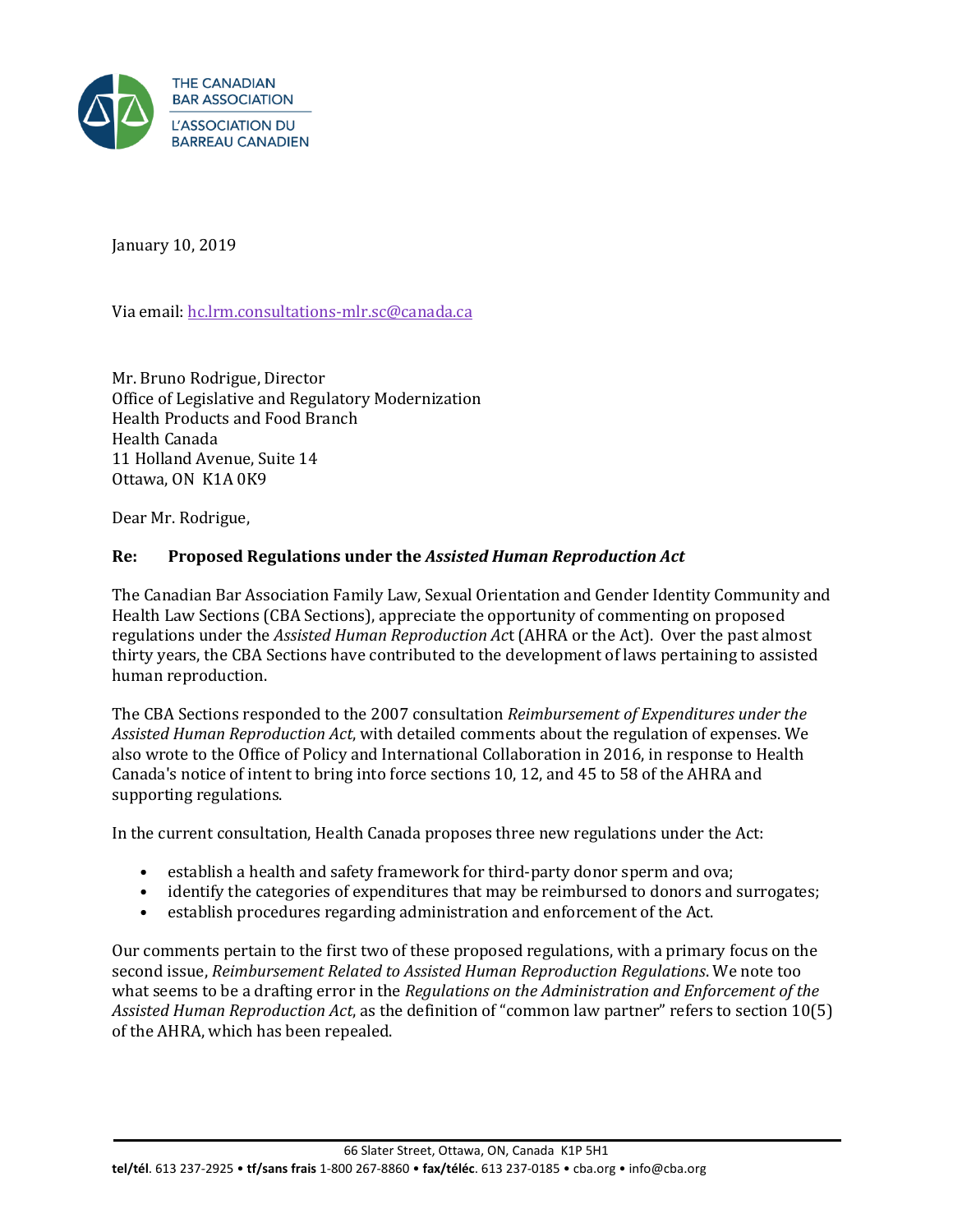#### **Safety of Sperm and Ova Regulations**

We support the proposed directed donation process for donor sperm and ova. We recognize that the proposed directed donation process is intended to make it easier and give more flexibility for Canadians who know their donors to proceed with building their families.

#### **Reimbursement Related to Assisted Human Reproduction Regulations**

In keeping with previous CBA Sections' submissions, we remain concerned about the use of criminal law to manage assisted reproductive technologies. We continue to believe that providing compensation to surrogates and donors should be decriminalized. In our 2016 submission, referenced above, we said:

The prohibition against compensating gamete donors and surrogates is likely to have an ongoing negative impact on the availability of assisted reproductive technologies for Canadian women and men who choose to use fertility services. Limited access to these technologies also has a disparate impact on LGBTQ families, who often require access to third party reproduction. The CBA urges the federal government to reconsider use of the criminal law in this important area for the health of Canadians.

We realize that this issue is outside of the scope of the current proposed regulations.

Our earlier comments continue to reflect the CBA Section's position on the regulation of expenses under the AHRA. Regulations addressing reimbursement to surrogates and donors are necessary and long overdue. We emphasize our general support for the proposed regulations and offer specific suggestions that we believe would further improve them.

### **1. Non-Exhaustive List of Reimbursable Expenses**

The proposed regulations do not suggest a defined cap for reimbursement of expenses, which we support. They do, however, define an exhaustive list of reimbursable expenses for ova and sperm donors in section 2, and for surrogates in section 4.

The CBA Sections do not believe the proposed regulations should attempt to define all categories for reimbursement. We suggest instead that reimbursement should be allowed for *reasonable* expenses, without unnecessarily restricting categories of reimbursable expenses. We recommend that the regulations outline principles and guidance as to what may be considered a reasonable expense in typical circumstances.

The proposed exhaustive list of categories could leave some surrogates and donors ineligible for reimbursement, even for reasonable out of pocket expenses. For surrogates, it is often impossible to predict every expense that will be reasonable, as every woman's pregnancy can be different. Additionally, each surrogacy has its own unique circumstances as a result of the combination of intended parents, surrogate and, in many cases, a surrogate's spouse and dependents.

A restrictive and exhaustive list of categories for reimbursement could dissuade healthy intended surrogates and donors from participating in the assisted reproduction process. Further, it could continue to negatively impact the availability of assisted reproductive technologies for the many Canadians who require or choose fertility services, including those who identify as LGBTQ+ or are infertile, the primary users of assisted reproduction. This negative impact on availability would directly contradict the purpose and intent of the Act*.*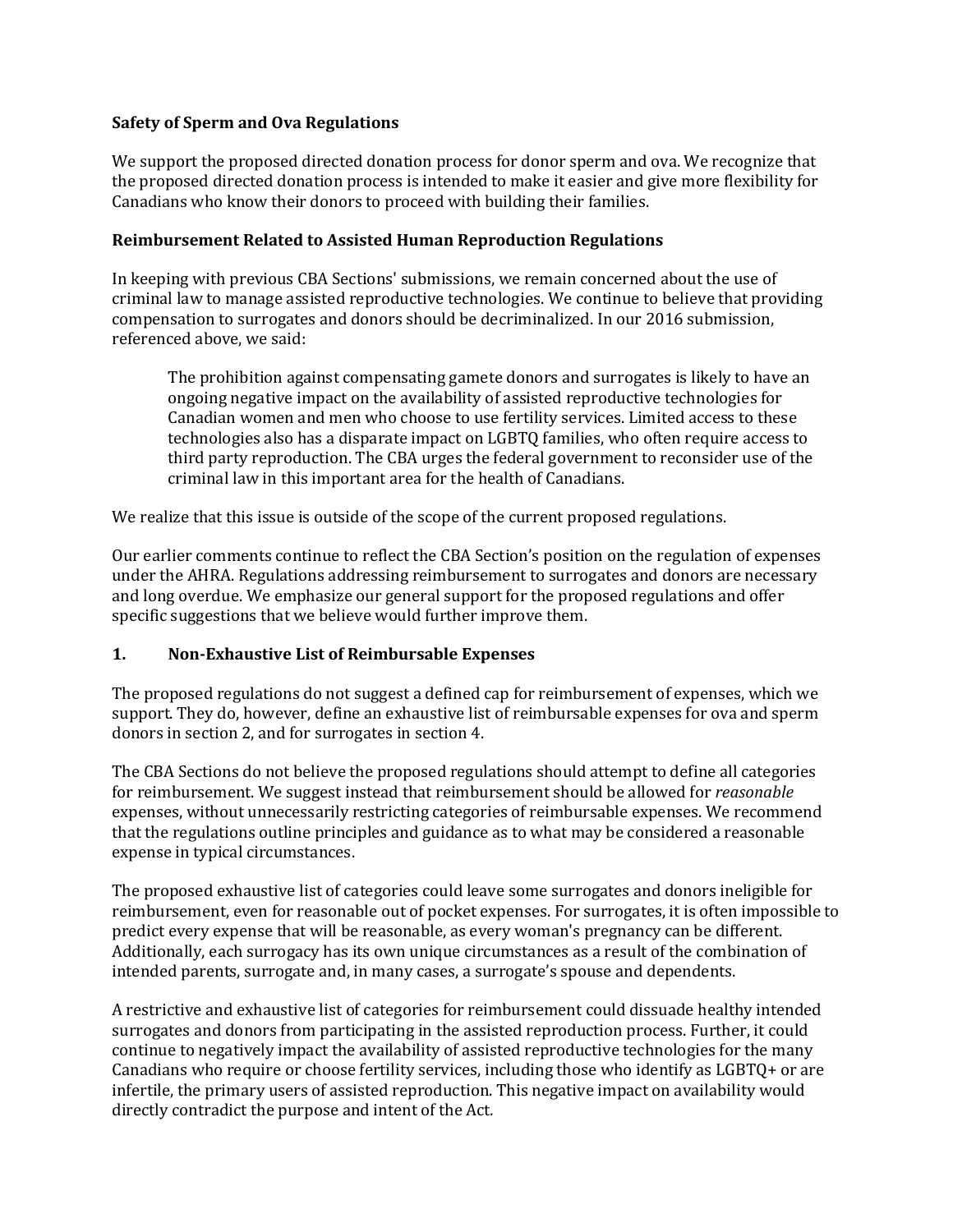# **2. Additions to the List of Reimbursable Expenditures in Surrogacy**

While the list of reimbursable expenses related to surrogacy in section 4 of the proposed regulations should be non-exhaustive, we believe that any list should explicitly include:

## **i) Personal Food Consumption**

Surrogates are frequently asked to avoid processed foods in their diet. They are also often asked to follow a healthy diet in accordance with the Canada Food Guide. Some are also asked to consume organic food or follow a special diet if there are unique circumstances in their pregnancy, such as gestational diabetes. Special types of food consumed for the health of the baby are often more expensive than what the surrogate might normally consume when not acting as a surrogate.

Additionally, surrogates often consume more food when they are pregnant, especially if they are carrying multiples. Surrogates should not be out of pocket for food-related expenses necessary for the health of the baby or babies.

### **ii) Household Help**

During the pregnancy, a surrogate may need assistance, particularly in the final trimester, whether or not there are specific health conditions related to the pregnancy. This is particularly true with multiple births, or when the surrogate has young children of her own at home. Reasonable household help should be considered among any itemized expenses for reimbursement in section 4 of the proposed regulations.

### **iii) Communication Costs**

In our 2007 submission, we said that additional itemized expenses should be included beyond those that would generally fall under the proposed section 4(f). We noted the possible exception of communication costs, which could be itemized separately for situations where communication with intended parents would be significant, for example where they live in another country or at a significant distance from the surrogate.

### **3. Restrictive Nature of Sections 2(f) and 4(f)**

In the 2007 submission, the CBA Sections expressed concern about the requirement for "health care services" to prescribe services etc. that would be reimbursable. The wording proposed in sections 2(f) and 4(f) now is broader, so the requirement is for "health care services" to be *recommended in writing*, rather than prescribed. However, for donor expenses, the recommendation must be from a person authorized to practice medicine, and for surrogates from a person authorized to assess, monitor and provide health care to a woman during her pregnancy, delivery or post-partum period. This wording is likely broad enough to cover non-traditional health practitioners for surrogates, but consideration should be given to similar wording for donors.

### **4. Reimbursement to Surrogates for Loss of Work-Related Income after Birth**

Surrogates should not have to accept a reduction in income as a result of their altruism. Full income recovery should be available, and EI parental benefits would form part of that income recovery for surrogates with access to them.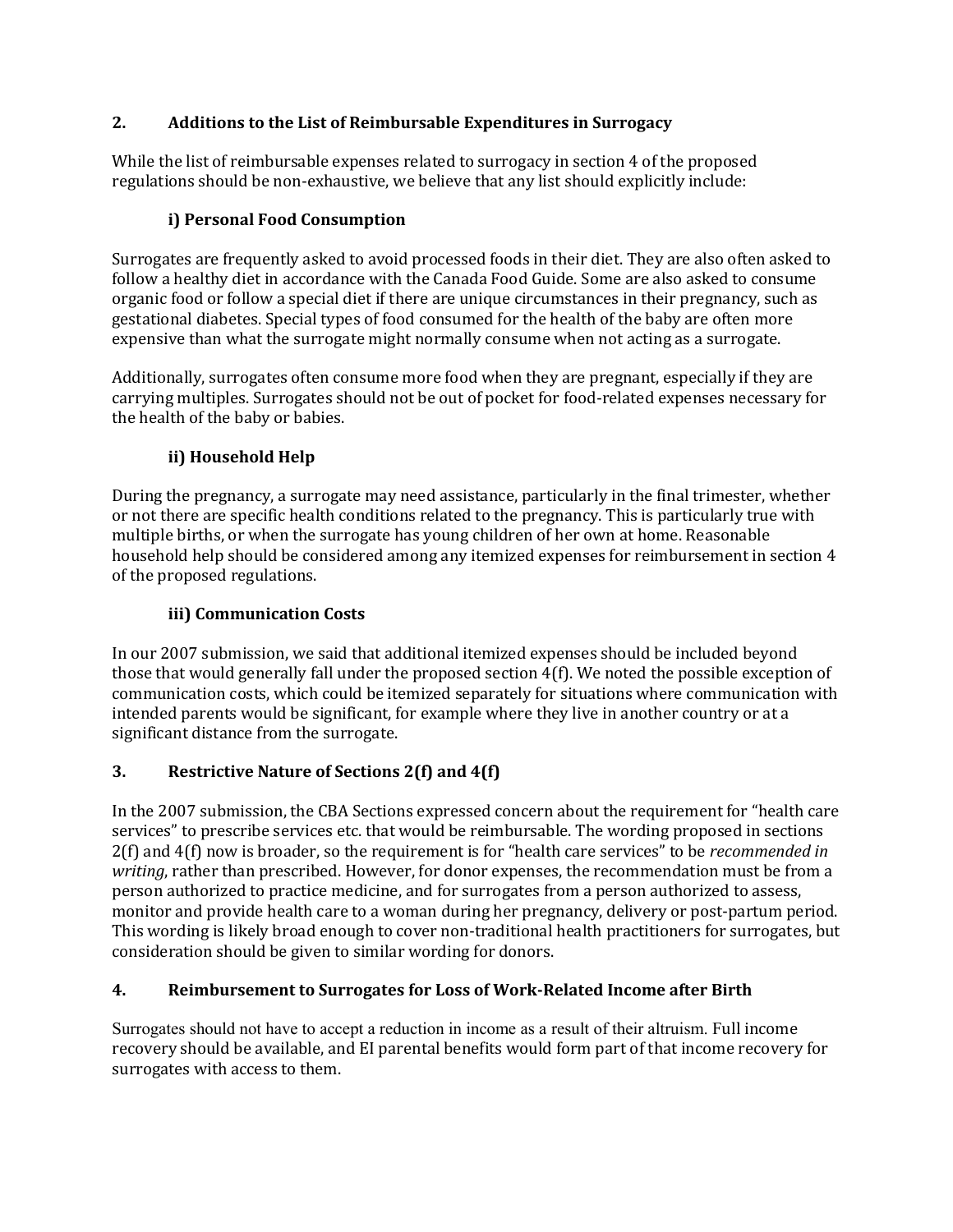Section 8 of the proposed regulations appears not to permit reimbursement for a surrogate's lost wages during the post-partum recovery period. This is problematic for many reasons. Canadian laws seek to promote and support altruistic aspects of surrogacy, but the proposed regulations would actually penalize women for a reasonable period of post-partum recovery if they are unable to work.

The failure to reasonably reimburse surrogates for lost net wages during the period of delivery and post-partum recovery could seriously and significantly compromise the health and safety of the surrogate. This omission would create the risk that surrogates will be compelled to return to work before being medically cleared to do so, placing their long-term health and safety in jeopardy. It also suggests that surrogates are expected to subsidize their own post-partum recovery period.

Our continued position is that intended parents should be permitted to reimburse net lost wages for surrogates for the delivery and reasonable post-partum recovery period. To allow these expenses would demonstrate an intent to protect the health and safety of surrogates and more consistently align with the spirit of the Act*.* 

# **i) Requirement for Medical Practitioner Authorization**

We are concerned about the requirement that a *qualified medical practitioner* must state a reason for the surrogate not working for her to claim reimbursement for net loss wages. This is an improvement over prior wording that required a medical practitioner to "certify in writing that there is a risk to the surrogate's health or to the health of the embryo or fetus" to claim net loss wages, which the CBA Sections raised as a concern in our 2007 submission. Rather than a "qualified medical practitioner", the proposed regulations should use the same definition as that in section 4(k): *"a person who is authorized under the laws of a province to assess, monitor and provide health care to a woman during her pregnancy, delivery or the post-partum period"*. Many post-partum women continue to use midwives and other health professionals, and that should be recognized.

# **5. Reimbursement for Loss of Work-Related Income to Ova and Sperm Donors**

Section 2 of the proposed regulations does not permit ova and sperm donors to claim reimbursement for loss of work-related income. This omission could result in donors failing to access proper medical, psychological and legal advice, potentially compromising the safety of intended parents and donors. Further, failure to provide reasonable reimbursement for loss of work-related income may dissuade healthy intended donors from participating in the assisted reproduction process.

The 2007 consultation document, *Reimbursement of Expenditures under the AHRA* discussed the necessity for reimbursement for loss of work-related income for ova donors. Ova donors should be entitled to reimbursement for loss of work-related wages for medical appointments and attendances for retrieval.

The process of donating ova requires many donors to take time away from employment or studies to access medical, psychological and legal services, all necessary to protect the donor. For example, ova donors may need to travel significant distances to a fertility clinic and can require, in many instances, up to 14 days off work for ova retrieval, including travel and recovery time. Under the proposed regulations, an ovum donor's reasonable net lost wages for time off work for medical, psychological and legal appointments cannot be reimbursed.